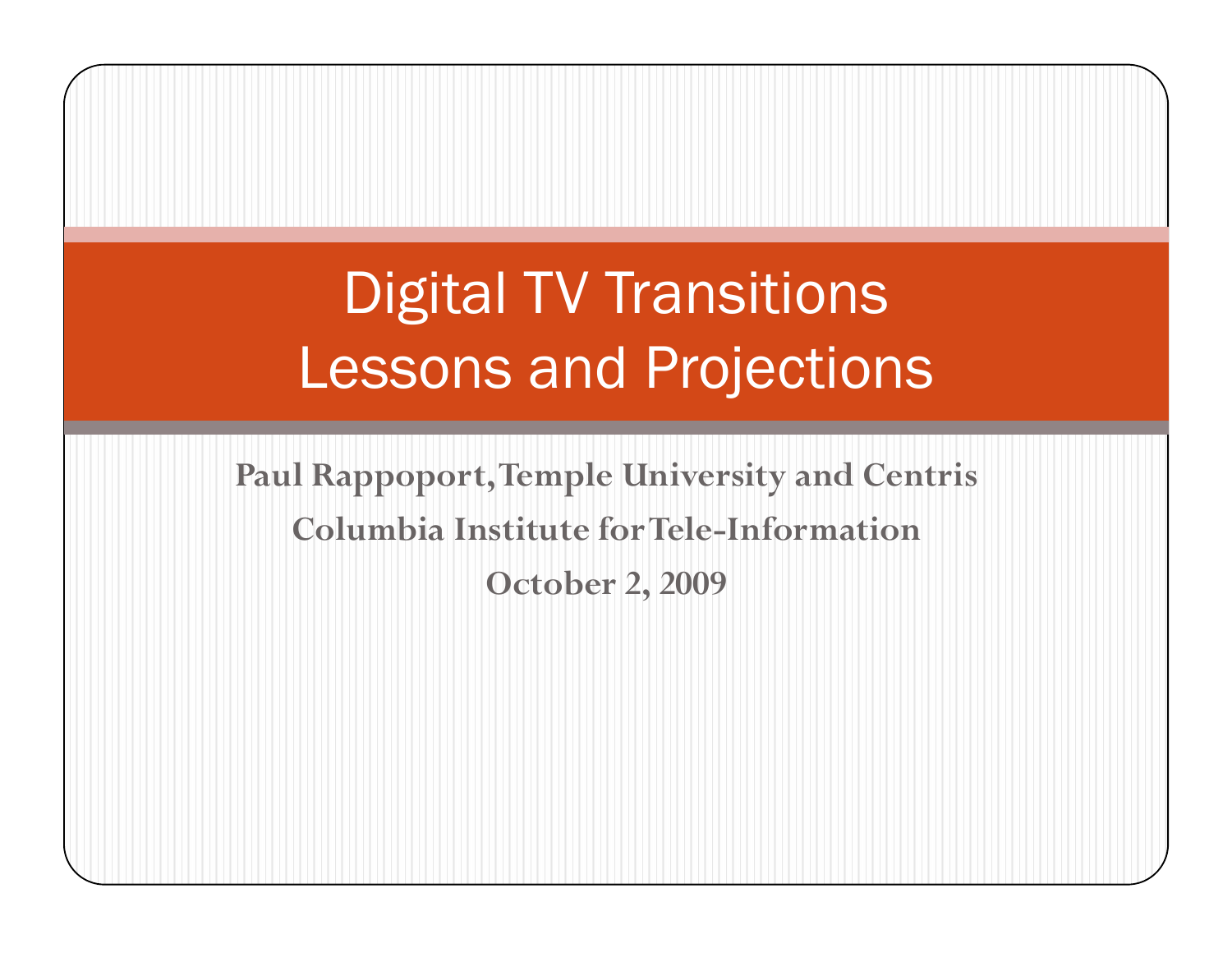## Background

- Centris started tracking OTAs in late 2007
- Centris produced tracking study for CTAM (2008-2009)
- Centris estimated whether or not a location would be able to receive a digital signal – in doing so raised the antenna issue –and of course incurred the wrath of NAB, FCC etc
- Centris tracks the video market  $-20,000$  survey per month
- Since Q1 2009 Centris is tracking "flow share"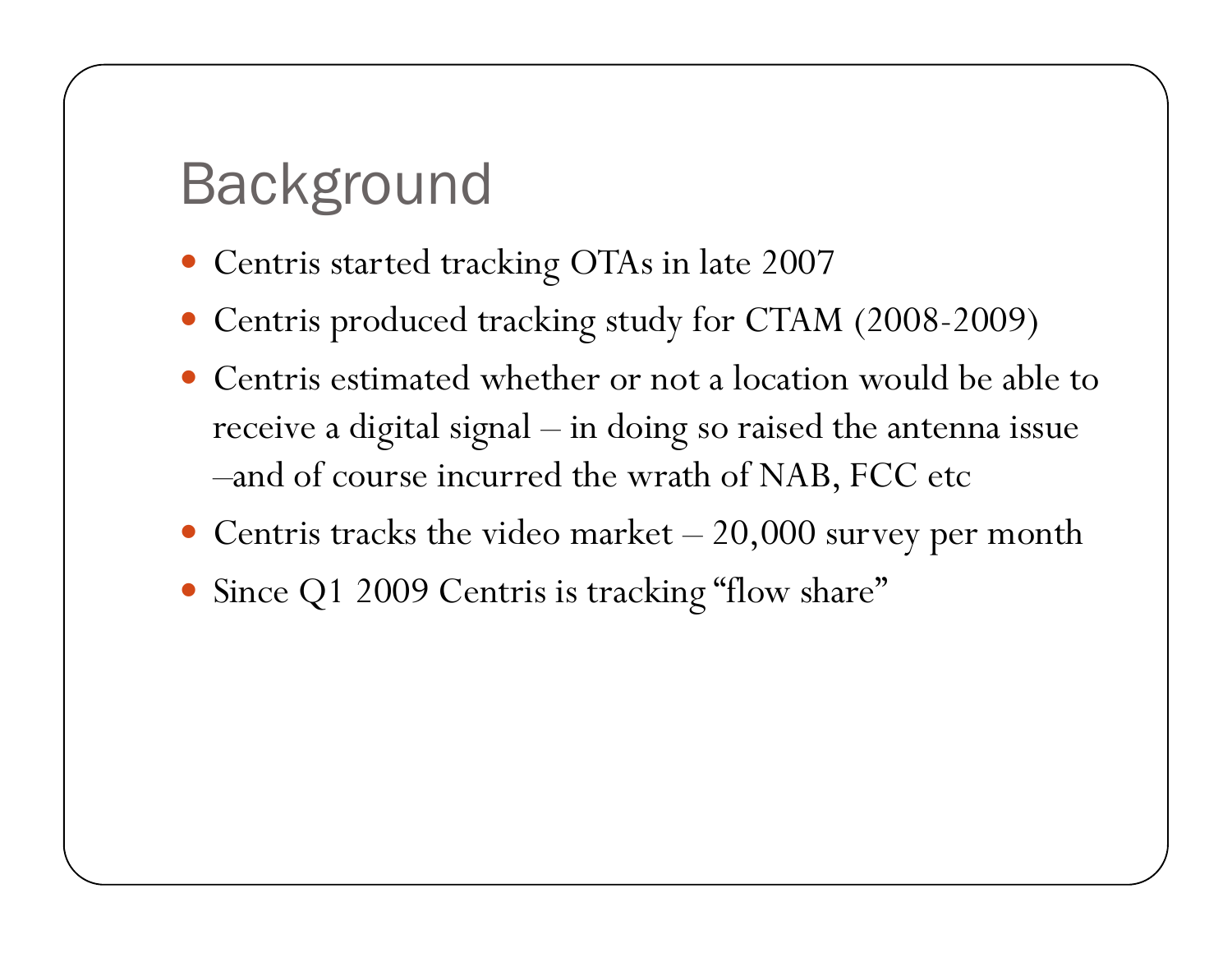#### Over-the-Air Penetration Rates

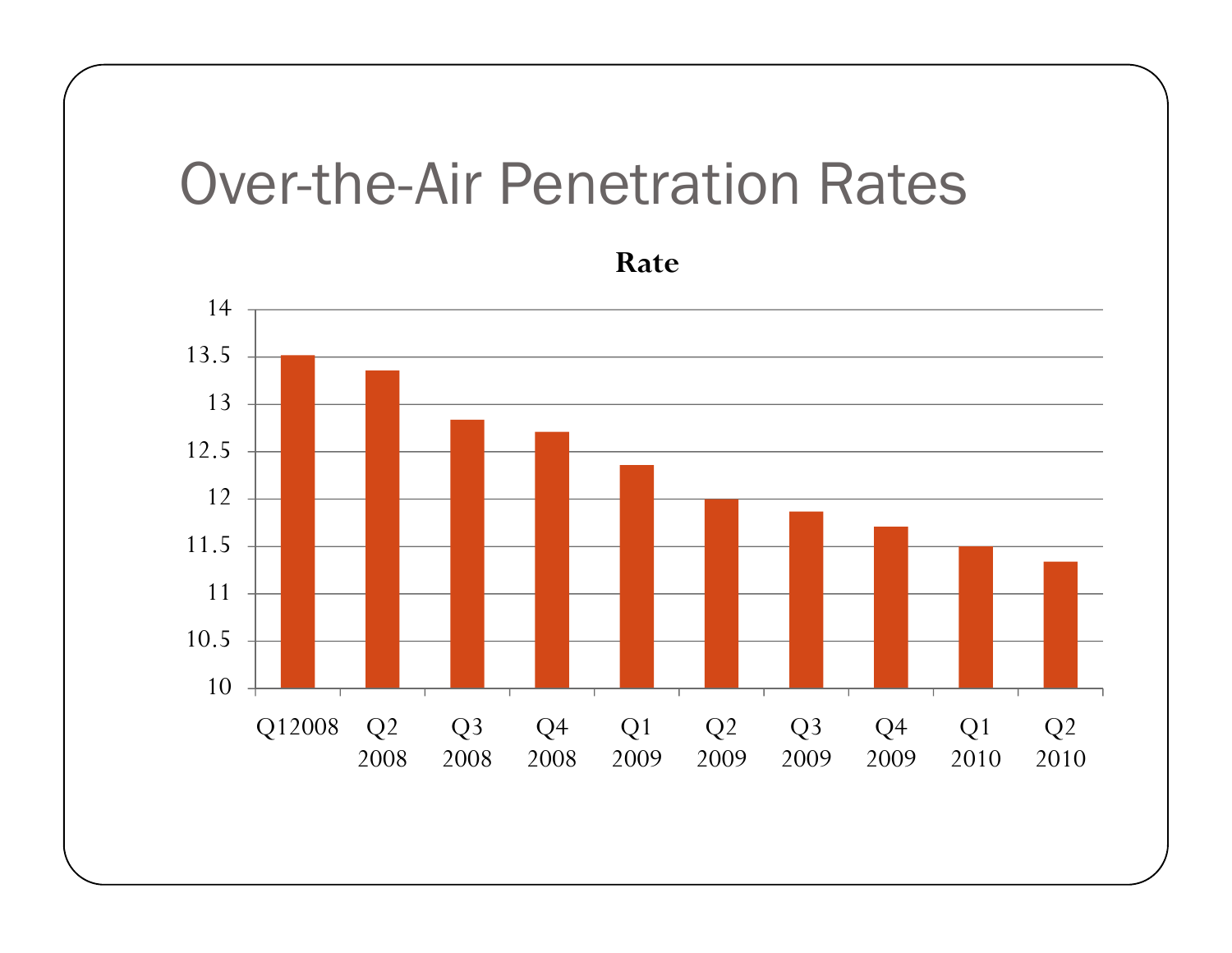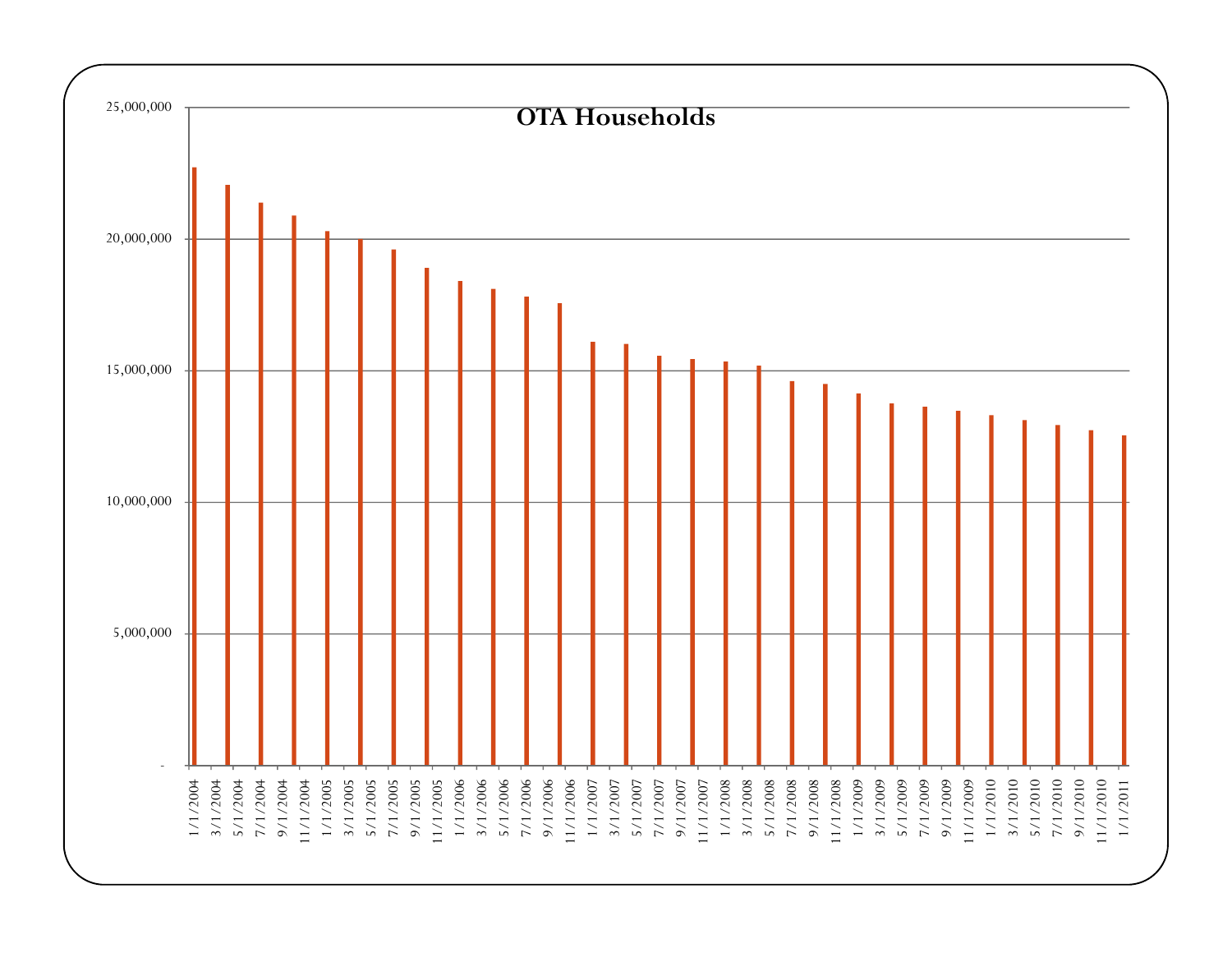# Profile of OTA Households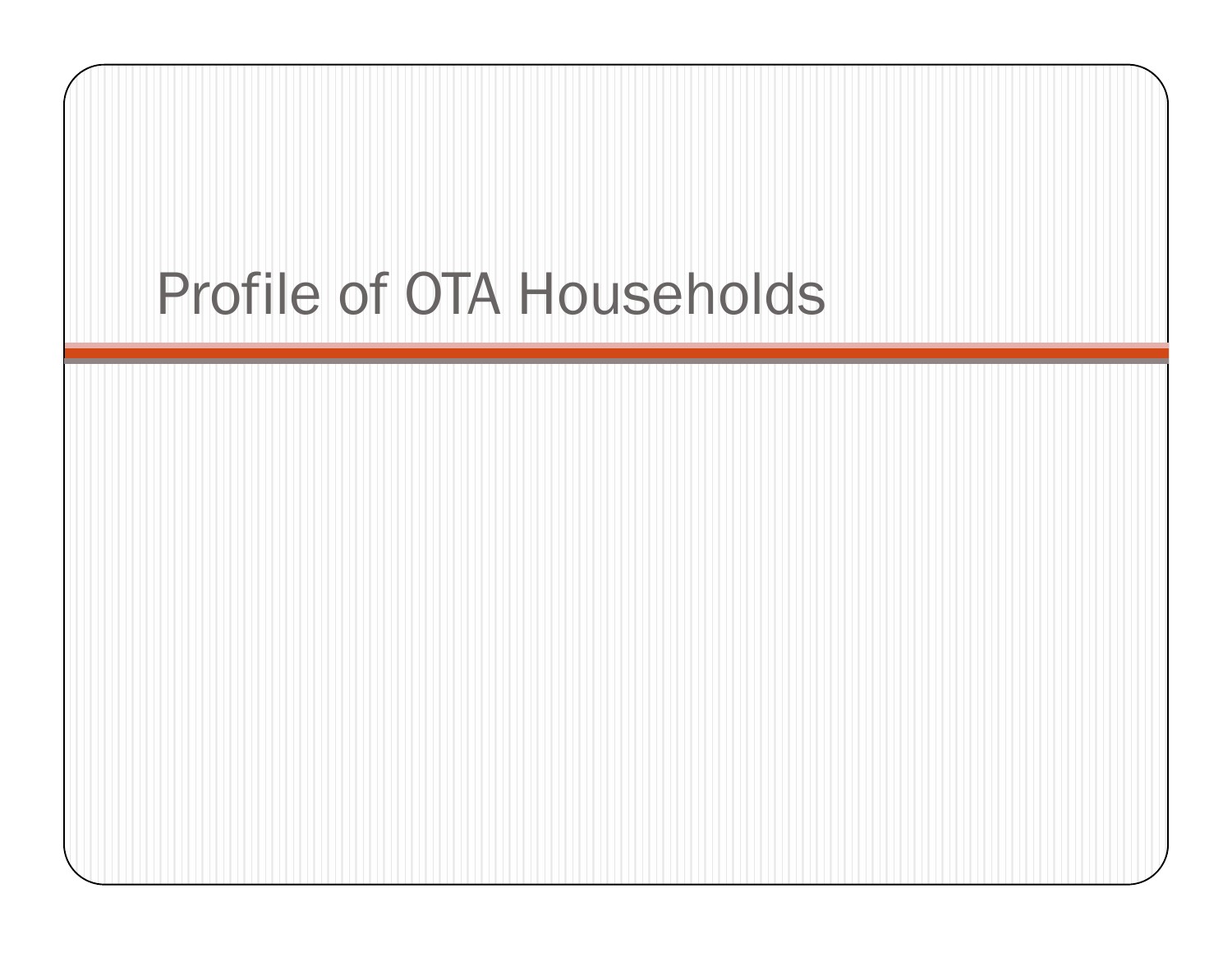## OTA by Metro Status

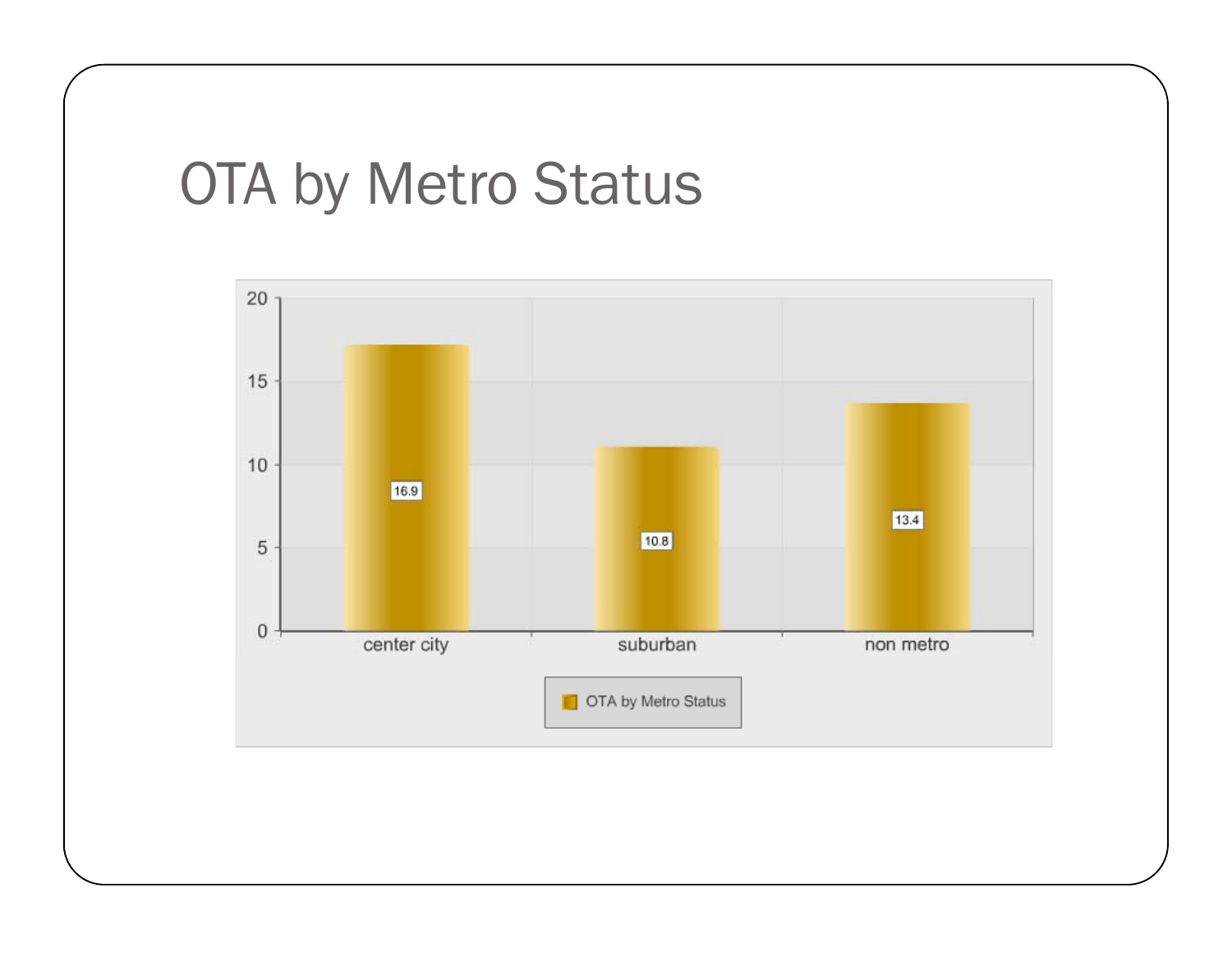# OTA by Income

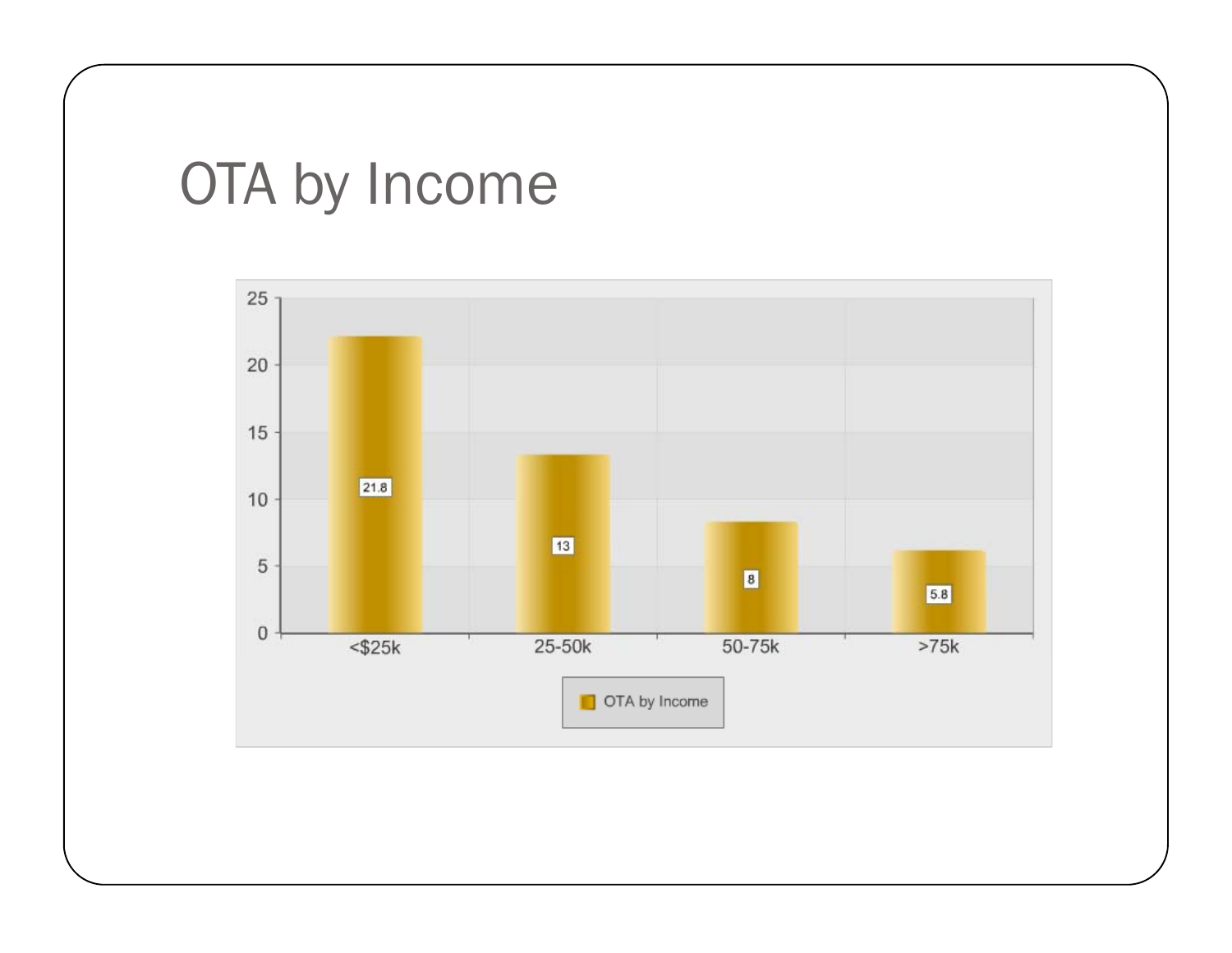# OTA by Age

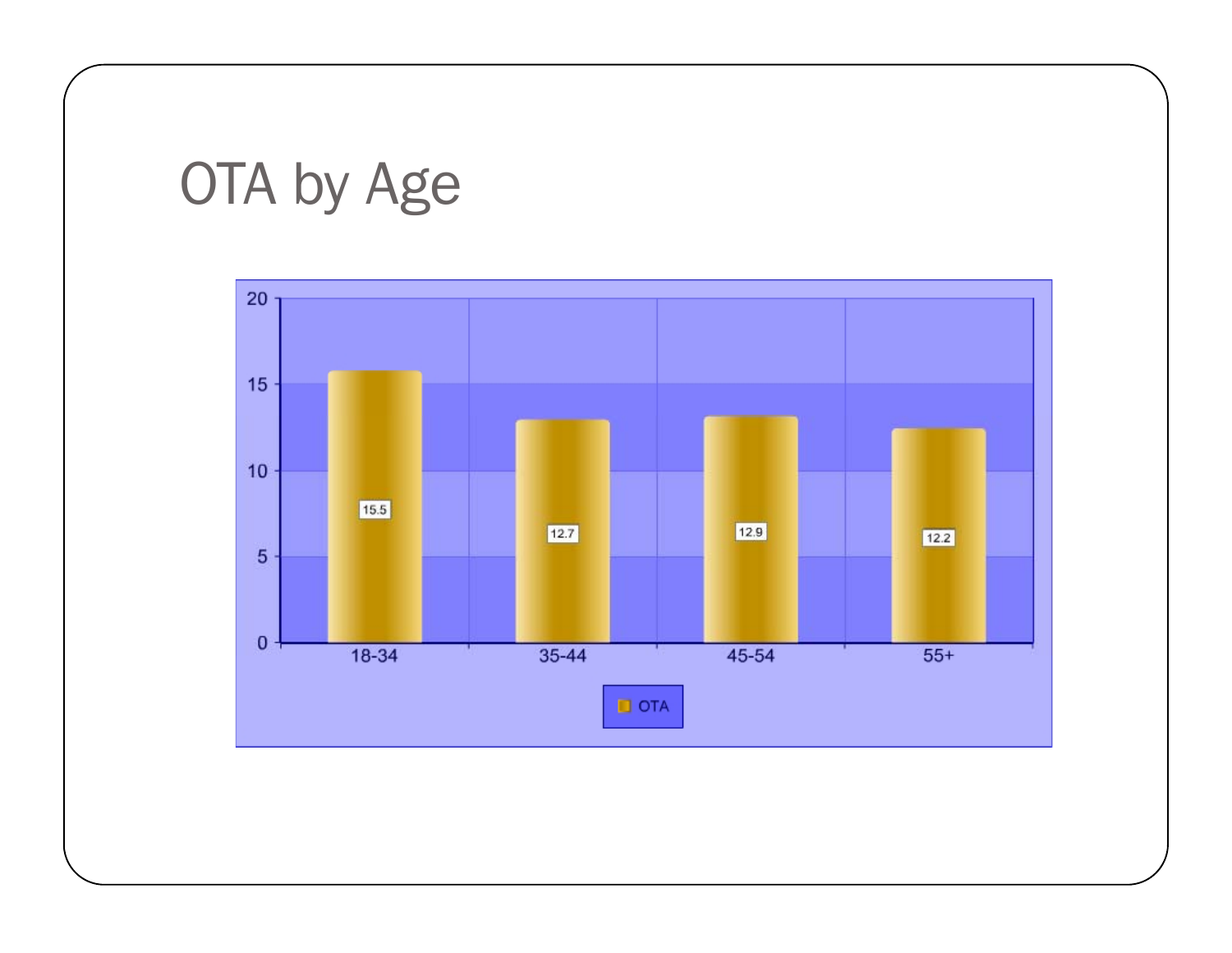## OTA by Reason

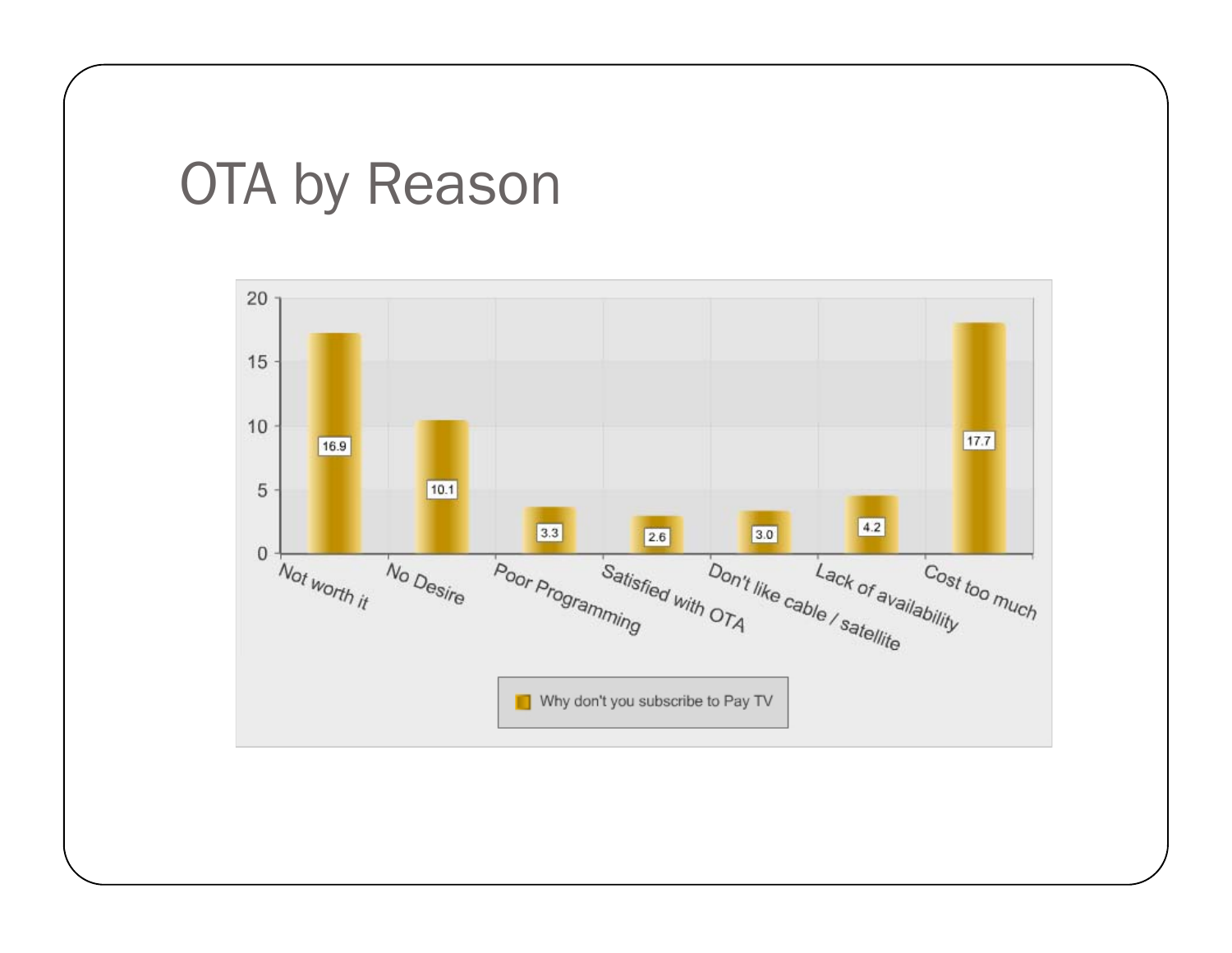#### **Flow Share**

- Q1to Q2 2009
	- Approximately 491,000 OTAs switched to Pay TV
		- · 16.5% Switched to Satellite
		- 1.3% Switched to Fiber  $\bullet$
		- Remainder to Cable  $\bullet$
	- Cable is 55% of Pay TV
	- Satellite 27% of Pay TV
	- Fiber 3% of Pay TV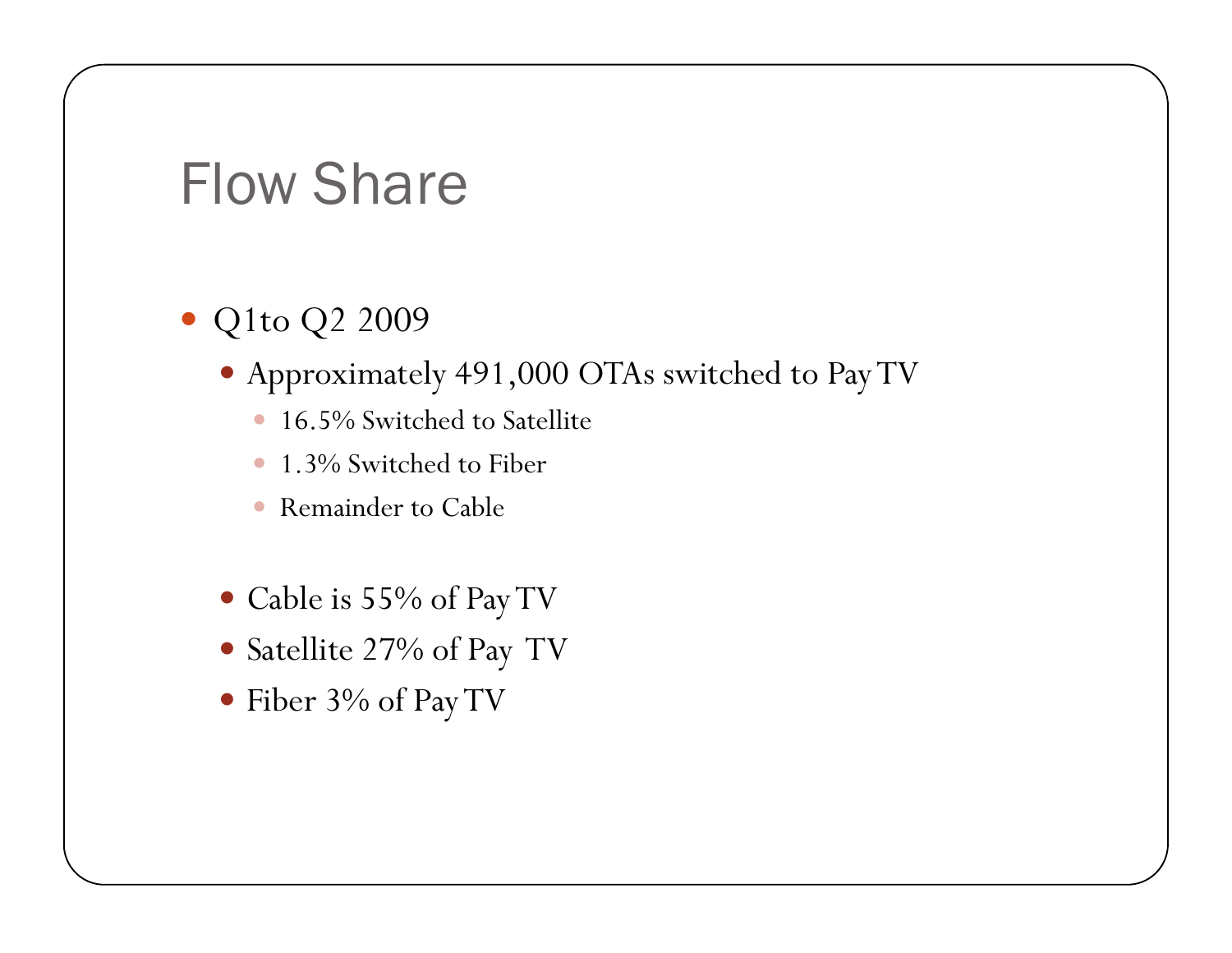### OTA Detail

- 27,000 OTA households that moved stayed OTA
- Change Q1 to Q2 change -311,245
- Q2 OTA households 13,755,737
- Q1 OTA households  $14,143,265$